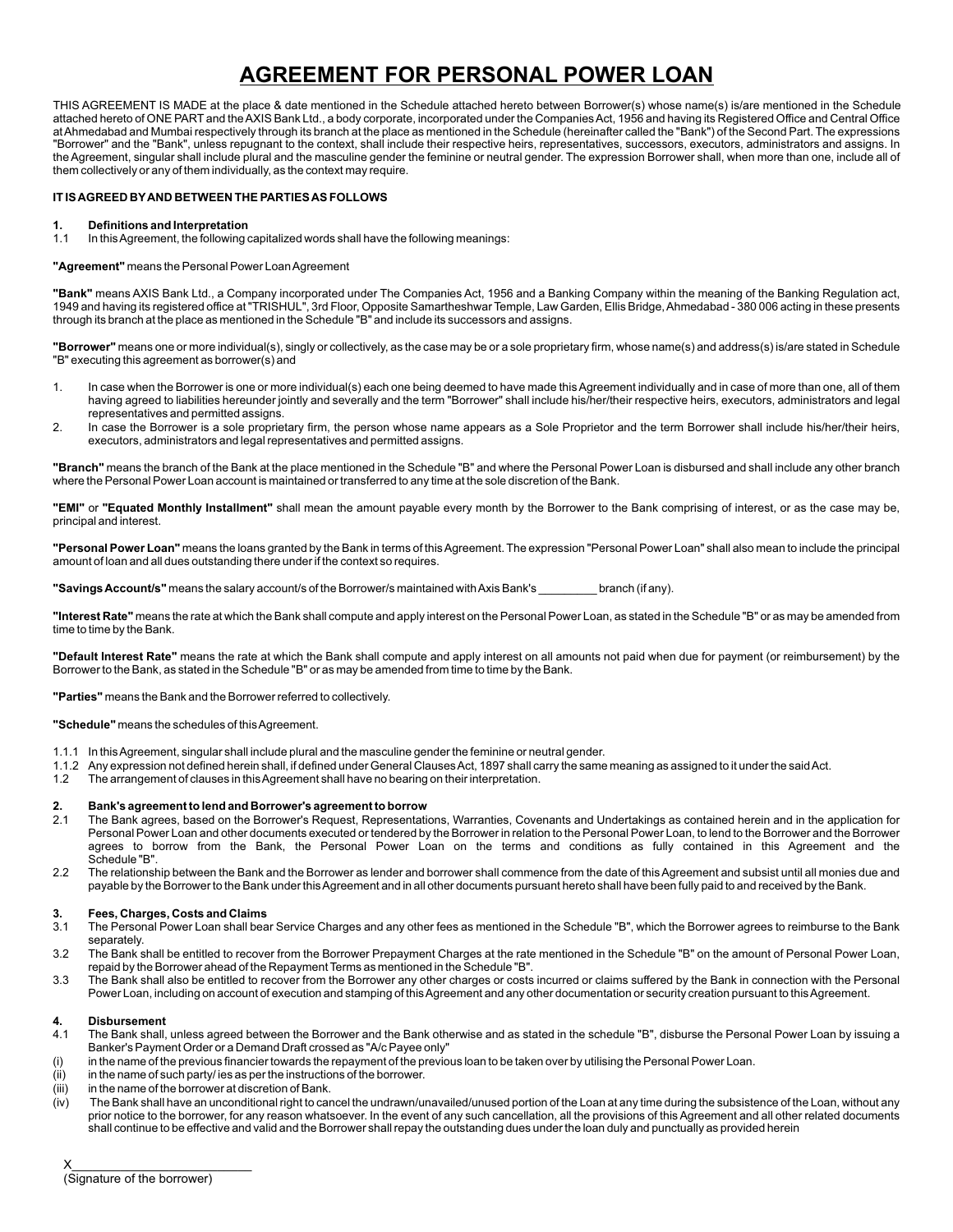- 4.2 It is understood that the charges in relation to the disbursement (including charges for issuance or for the collection of proceeds by the beneficiary on such payment order or demand draft) shall be borne by the Borrower.
- 4.3 The Bank may not disburse at any time, any amount under the Personal Power Loan unless all the conditions and any other formalities prescribed by the Bank including the following, but not restricted to, are complied with, in the sole discretion of the Bank:
- (i) The Borrower's submission to the satisfaction of the Bank of a Certificate of Employment from his/her Employer and his/her financial statements;
- (ii) The Borrower's submission to the Bank, post dated cheques/Electronic Clearing Service mandate/Standing Instruction mandate towards repayment installments; and
- (iii) Any other document or writing as the Bank may require in its sole discretion.
- (iv) Submission of all the necessary approvals and permission from, the appropriate authorities including, but not limited to approvals and certificates from corporations.
- 4.4 The Borrower shall repay to the Bank the amount equated in terms of monthly installments each by the first day of each calendar month or such part thereof as shall remain due and owing to the Bank. The equated monthly installment includes interest component.

### **5. Interest & Personal Power Loan Account**

- 5.1 Interest on the Personal Power loan shall accrue from the date on which the disbursal has been effected in the loan account and accordingly the computation of the first EMI shall be calculated only for the actual number of days remaining for the due date of first installment. For rest of the installments the entire period of 30 days based on a pre drawn sechedule shall be taken into consideration. The disbursement of the Personal Power loan will be done by issuing the disbursement Pay order / Demand draft or otherwise without the Bank concerning itself with the receipt of such disbursement by the Beneficiary / Receipient and also with the realization of such payment order / Demand draft or the time taken in such realization.
- 5.2 Interest on the Personal Power Loan shall be computed and debited to the Personal Power Loan Account on the due date in each calendar month/quarter/half year/year as stated in the Schedule "B".
- 5.3 Interest Tax and other levies as may be applicable from time to time on the Personal Power Loan shall be borne by the Borrower.
- 5.4 The Bank shall be entitled to debit all other amounts due and payable by the Borrower under this Agreement (including but not limited to interest tax, fees, stamp duty, costs, service/prepayment and other charges, claims and expenses) to the Borrower's Personal Power Loan account, unless separately reimbursed to the Bank by the Borrower. Such amounts shall form part of the Personal Power Loan.
- 5.5 All amounts in default for payment (i.e. not paid by the Borrower when due to the Bank) including arrears of EMI, interest before the commencement of EMI, costs, charges and expenses debited to the Personal Power Loan account shall attract penal charges without there being any need to assign a reason for such revision and interest and penal charges shall thereafter accrue at such revised rate(s).
- 5.6 Interest on the Loan shall be computed and debited to the Loan Account taking the basis of 365 days a year.

#### **6. Repayment:**

- 6.1 The Personal Power Loan (including the principal, interest thereon and any other charges, premium, fees, taxes levies or other dues payable by the Borrower to the Bank in terms of this Agreement) be repayable by the Borrower to the Bank-
- (i) at the Branch (or at any other branch of the Bank or at any other place as may be notified by the Bank).
- (ii) by way of Equated Monthly Installment(EMI) as mentioned in the Schedule "B" towards repayment of principal and interest; and
- (iii) by separate repayments towards repayment of default interest, fees, charges, taxes, claims, costs and expenses charged to the Personal Power Loan account.
- 6.2 The Equated Monthly Installment (EMI) amount shall be arrived at so as to comprise repayment of principal and payment of interest calculated on the basis of the interest rate, periodicity, of repayment, of the entire liability under the Personal Power Loan at the end of its tenor and the Borrower agrees to continue paying EMIs until all amounts due under the Personal Power Loan have been repaid in full to the Bank.
- 6.3 No notice, reminder or intimation will be given to the Borrower regarding his/her obligation to pay the EMI regularly on each due date. It shall entirely be his/her responsibility to ensure prompt and timely payment to the Bank. Any delay or default in payment of any EMI shall make the Borrower liable to pay to the Bank, interest at the Default Interest Rate (for the period of such default) as mentioned in the Schedule "B", besides constituting a default thereby making all sums under this Agreement due and payable to the Bank forthwith.
- 6.4 All repayments of Principal and payment of interest and all other amounts by way of EMI or otherwise shall be given effect to in the Personal Power Loan account in accordance with the method of effecting payment as stated in the Schedule "B" or as adopted by the Bank from time to time.
- 6.5 Repayments ahead of the Repayment Terms shall attract Prepayment Charges as stated in the Schedule "B".

#### **7. Bank's Rights**

- The Bank shall, in relation to the Personal Power Loan:
- (i) have the sole right at any time during the tenure of this Agreement to revise/reschedule the repayment terms/ amount of EMI or of any other amounts outstanding there under and the Borrower shall make all future repayments to the Bank according to such revised schedule on being notified by the Bank of such revision or reschedulement;
- (ii) have the sole right to amend any of the terms and conditions of this Agreement including but not limited to revision of interest Rate (including the Default Interest Rate), periodicity of compounding interest, method of effecting credit of the repayments without assigning any reason or notifying the Borrower and the Borrower agree that such revision shall become applicable from date of such revision in the records of the Bank;
- (iii) have the right to receive and adjust any payment/s that it may receive as an assignee of the insurance in relation to the Property that may have been provided as security and on the life of the Borrower towards amounts due and/or payable by the Borrower under this Agreement;
- (iv) be entitled to disclose any information about the Borrower, his/her account relationship with the Bank and/or any default committed by him (whether such information is provided by the Borrower or obtained by the Bank itself and whether in form of repayment conduct, rating or defaults) to its head office, other branch offices, affiliated entities, Reserve Bank of India, any Refinancing agency, credit rating agency and such third parties as the Bank may in its sole and exclusive discretion, deem fit and proper. The Bank shall also be entitled to seek and receive any information as it deems fit in connection with the Personal Power Loan and/or the Borrower from any third party; and
- (v) be entitled to require the Borrower, in the event of the Borrower opting to resign or retire from the employment prior to the age of superannuation or is discharged or removed from service before such date for any reason whatsoever, to instruct his/her employer to remit the entire dues (including provident fund, gratuity and compensation) becoming payable by the Borrower from his/her employer on account of his/her such cessation of employment and to receive and appropriate the same towards the Borrower's liability under the Personal Power Loan.

#### **8. Borrower's Representations, Warranties, Covenants and Undertakings.**

- 8.1 With a view to induce the Bank to grant the Personal Power Loan to him/her, the Borrower, hereby represents/warrants to/ covenants/ undertakes with the Bank that he/she-
- (i) has given complete and correct information and details in the application form about himself/herself;
- (ii) shall make available to the Bank such security (including mortgage over the Property) in such form and substance as may be required by the Bank;
- (iii) has no pending claims demands litigation or proceedings against him/her before any court or authority (public or private);
- (iv) shall ensure that the purpose for which the Personal Power Loan is advanced by the Bank is fulfilled in all respects and produced to the Bank, the necessary documents, as may be required by the Bank;
- (v) shall in addition to the income/ financial statement/s required by the Bank furnish such other information/ documents concerning his/her employment, trade, business, profession or otherwise as the Bank may require from time to time;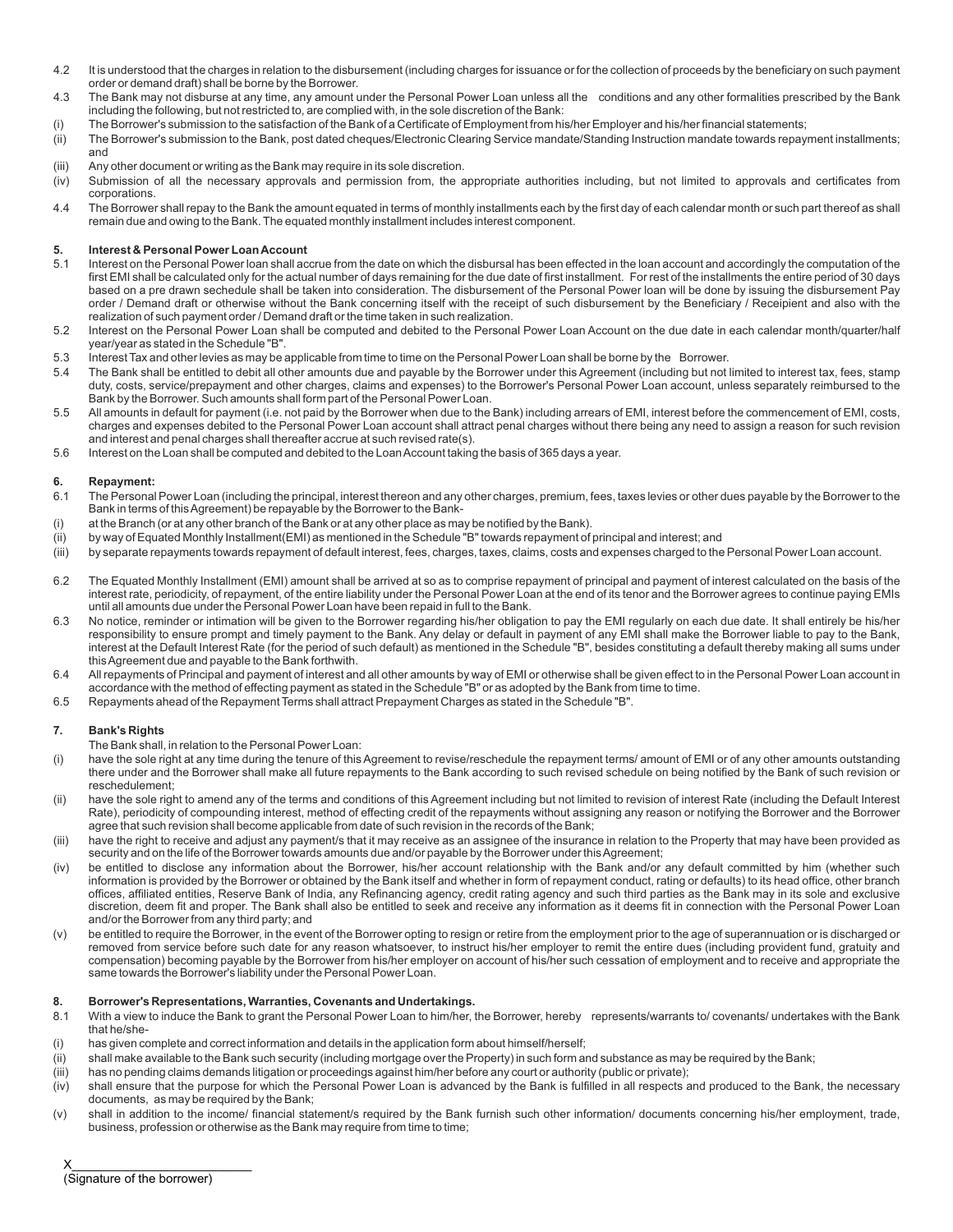- (vi) shall promptly and without requiring any notice or reminder from the Bank, repay to the Bank the Personal Power Loan in accordance with the Repayment Terms mentioned in the Schedule "B";
- (vii) shall (in case of more than one borrower) be jointly and severally liable to repay the Personal Power Loan, interest and all other sums due and payable under this Agreement and to observe its terms and conditions;
- (viii) where applicable, shall inform the Bank of any likely change in his/her employment;
- (ix) shall not stand surety or guarantor for any third party liability or obligation;
- (x) being a resident in India, shall not leave India for employment or business or long stay without first fully repaying the Personal Power Loan then outstanding due and payable with interest and other dues, including prepayment charges, if any;
- (xi) shall keep himself/herself aware of the rules of the Bank, pertaining to Personal Power Loan, and in force from time to time.
- (xii) the borrower shall, in case the borrower is a company/firm/body corporate, notify the Bank at least 30 days in advance of any intended a) change in business, constitution or constitution documents or b) closure of its business or c) change in address.
- (xiii) In the event of savings account/s of the Borrower/s being closed or being shifted from Axis Bank to any other Bank, the Borrower/s shall within 15 days of such closure or shifting of account, arrange to the satisfaction of Axis Bank any other alternative mode of payment of the installments either by way of Electronic Clearing System (ECS) or by submitting Post Dated Cheques (PDC's), failing which the Bank would have an option to recall the outstanding loan of the Borrower/s.
- (xiv) The Borrower hereby acknowledges and agrees that the Bank has a right to award a separate mandate to our Auditor or any independent Auditor, as the Bank may deem fit with a view to obtain a specific certificate regarding diversion /siphoning of funds by the Borrower. The Borrower agrees and undertakes to co-operate with such Auditors and provide the necessary information and/or documents as may be required by such Auditors. The Borrower also agrees and undertakes to bear all the expenditure in respect of obtaining the said Certificate and agrees to indemnify and keep the Bank indemnified in this regard.
- 8.2 The Borrower declares, assures and states that, except as mentioned hereunder, the Borrower is not a director nor relative\* of any director or none of its directors/partners /members (if the Borrower is a company/partnership firm) is a director; of the Bank or any other Banks including Scheduled Co-operative Banks, subsidiaries/trustees of mutual funds/ venture capital funds; and the Borrower is not a relative\* or none of its directors/ partners/ members (if the Borrower is a company/partnership firm) of any Senior Officer # of the Bank or of any other Banks;

#The term 'Senior Officer' means an officer of the Bank, who is in equivalent scale as an officer in senior management level in Grade IV any officer and above in a nationalised bank or any officer in equivalent scale in the State Bank of India and associate banks and in any banking company incorporated in India.

\*The term "relative" shall mean and include any or all of the following persons: (a) Spouse (b)Father (c) Mother (including step-mother) (d) Son (including step-son) (e) Son's Wife (f) Daughter (including step-daughter) (g) Daughter's Husband (h) Brother (including step-brother) (i) Brother's wife (j) Sister (including step-sister) (k) Sister's husband (l)Brother (including step-brother) of the spouse (m) Sister (including step-sister) of the spouse.

The Borrower makes the above declaration solemnly and sincerely believing the same to be true and knowing fully well that on the faith and strength of the correctness thereof the Bank has agreed to grant the Facility. The Borrower also agrees that it is a condition of the grant of the facility that if any statement made with reference to the above is found to be false at any time the Bank shall at liberty and entitled to revoke the facility. OR

The Borrower declares that the Borrower is related to the director(s) and /or Senior Officer(s) of the Bank or of any other Banks as specified in schedule "A" hereto:

#### **9. Events of default.**

The Bank may by a written notice to the Borrower, declare all sums outstanding under the Personal Power Loan (including the principal, interest, charges, expenses) to become due and payable forthwith and enforce the security (if applicable) in relation to the Personal Power Loan upon the occurrence (in the sole decision of the Bank) of any one or more of the following:

- (i) The Borrower fails to pay to the Bank any amount when due and payable under this Agreement.
- (ii) The Borrower fails to pay to any person other than the Bank any amount when due and payable or any person other than the Bank demands repayment of the loan or dues or liability of the Borrower to such person ahead of its repayment terms as previously agreed between such person and the Borrower;
- (iii) The Borrower defaults in performing any of his/her obligations under this Agreement or breaches any of the terms or conditions of this Agreement;
- (iv) The Borrower opts to resign or retires from the employment prior to the age of superannuation or is discharged or removed from service before such date for any reason whatsoever
- (v) Any of the information provided by the Borrower to avail the Personal Power Loan or any of his/her Representations, Warranties herein being found to be or becoming incorrect or untrue;
- (vi) Any person other than the Bank commencing proceedings to declare the Borrower insolvent or if the Borrower shall become bankrupt or insolvent or commit act of insolvency;
- (vii) The value of the security (including guarantee/s) created or tendered by the Borrower, in the sole discretion and decision of the Bank, depreciates entitling the Bank to call for further security and the Borrower fails to give additional security;

#### **10. Assignment and Transfer.**

- 10.1 The Bank shall have a right to sell or transfer (by way of assignment, securitisation or otherwise) whole or part of the Personal Power Loan and outstanding amounts under the Personal Power Loan or any other rights under this Agreement or any other document pursuant hereto to any person in a manner or under such terms and conditions as the Bank may decide in its sole discretion.
- 10.2 The Borrower expressly agrees, in the event of sale or transfer as aforesaid, to accept such person to whom the Personal Power Loan is sold or transferred as his/her lender and make the repayment of the Personal Power Loan to such person as may be directed by the Bank.
- 10.3 The Borrower shall not transfer or assign his/her rights under this Agreement.

#### **11. Banks appointment of Agent.**

The rights, powers and remedies available to the Bank under Law and under these present, shall be exercised by the Bank through any of its employees or agent and the Bank may delegate any or all of the said powers and authorities to such employee or agent.

#### **12. Miscellaneous**

0/4/2015

- 12.1 If at any time the Bank is of the opinion that the value of the said security/ guarantee prescribed/ provided for the Personal Power loan is not adequate or sufficient for the purpose of securing the due repayment of the loan, and monies due thereon, the Bank shall be entitled to call for any additional security by notice in writing and the Borrower shall be bound to comply with the said notice and provide any additional security satisfactory to the Bank within 30 days from the receipt of the letter.
- 12.2 The Borrower confirms the accuracy of the information given in the loan application and further confirms that no material change or alteration has taken place subsequent to the date of application which would impact adversely the safety of amount granted by the Bank in any manner whatsoever.
- 12.3 The Borrower declares and confirms that he/she is not a party to any litigation of any material character affecting the security and Borrower is not aware of any facts likely to give rise to such litigation or any material claims or enquiries from any tax authorities or other statutory authorities.
- 12.4 All or any other conditions as specified in the most important information shall form an integral part of this Agreement and the most important information shall always be used in conjunction with this agreement at all times.
- 12.5 Interest on the amount of the loan will be applied at the rate specified in the schedule "B" to the agreement. **Corrections Page 10/4/2015**

#### $X_\_$ (Signature of the borrower)

**\*Applicable in cases where borrower is maintaining savings a/c with Axis Bank**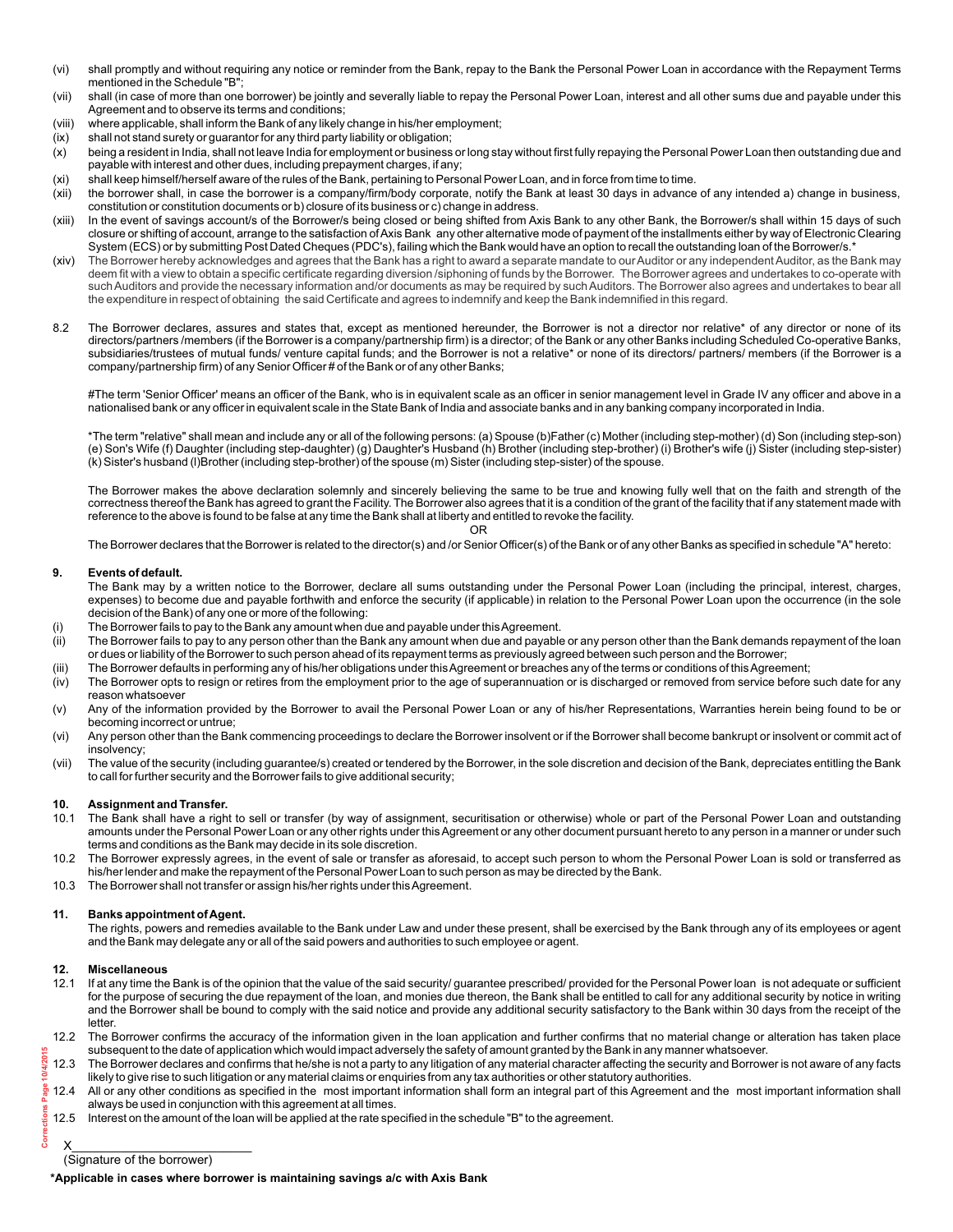- 12.6 Without prejudice to any other term of this Agreement, the Parties expressly agree that any payment made by the Borrower to the Bank under this Agreement shall be appropriated by the Bank in the following order-
- (i) costs, charges and expenses that the Bank may expend to service, enforce and maintain the security and therefore recover the Personal Power Loan, interest and all sums due and payable by the Borrower to the Bank under this Agreement.
- (ii) interest on amounts in default and loss of profit on the defaulted amount/s
- (iii) prepayment charges
- (iv) interest
- (v) principal amount of the Personal Power Loan
- 12.7 The parties agree that any delay or omission by the Bank in exercising any of its rights, powers or remedies as the lender of the loan under this Agreement and other documents pursuant hereto shall not impair the right, power or remedy or be construed as its waiver or acquiesce by the Bank.
- 12.8 The Parties confirm that this Agreement and its Schedules and any other documentation pursuant to it represent one single agreement between the Parties.
- 12.9 This Agreement super cedes all prior discussions and representations between the parties, including the Bank brochure, save with respect to the obligations of and representations made by the Borrower to the Bank set forth in any correspondence, application forms or otherwise made or agreed to be made howsoever.
- 12.9.1 Laws of India shall govern this Agreement, the security and other documentation pursuant hereto and Courts having jurisdiction where the Branch is situated shall have exclusive jurisdiction over all aspects governing the interpretation and enforcement of this Agreement, the security and other documentation pursuant hereto.
- 12.10 The addresses of the parties shall be as mentioned under the Schedule "B". The Borrower shall forthwith inform the Bank of any change in his/her Address (current residence and office).
- 12.11 Any notice or request required or permitted under this Agreement to be given by either party to the other shall be only in writing and sent on the address of the other Party as mentioned in the Schedule "B" (or in case to the Borrower, on the address of the Borrower last known to the Bank):
- (i) If given by the Bank, may be given by personal delivery, fax or by post and shall be deemed to have been served upon or received by the Borrower, if given by personal delivery, when so delivered and if by post on expiration of 3 days after the same has been delivered to the post office for onward transmission to the Borrower under certificate of posting; and
- (ii) If given by the Borrower to the Bank when it is actually received by the Bank.
- 13. The borrower understand that as a pre-condition, relating to grant of the loans/advances/other non-fund based credit facilities to the Borrower and furnishing of guarantee in relations thereto, the Bank requires consent of the borrower of the credit facilities granted/ to be granted by the Bank for the disclosure by the Bank of information relating to the borrower, any credit facilities availed of / to be availed, by the borrower/guarantor/s, obligations as assumed by the borrower in relation thereto and default, if any, committed in discharge thereof.

Accordingly, the borrower hereby agrees and gives consent for the disclose by AXIS Bank of all or any such:

- (i) Information and data relating to borrower(s).
- (ii) the information or data relating to borrower(s) obligations in any credit facility granted/ to be granted by the Bank
- (iii) default, if any, committed by borrower in discharge of borrower(s)' such obligation as the AXIS Bank may deem appropriate and necessary to disclose and furnish to Credit Information Bureau (India) Ltd. and any other agency authorized in this behalf by RBI.

The borrower declares that the information and data furnished by borrower/me/ us to the AXIS Bank are true and correct.

The borrower undertakes that -

- (i) The Credit Information Bureau (India) Ltd. and/or any other agency so authorized may use, process the said information and date disclosed by the Bank in the manner as deemed fit by them and
- (ii) The Credit Information Bureau (India) Ltd. and/or other agency so authorized may furnish for consideration, the processed information and data or products thereof prepared by them, to Banks/Financial Institutions and other credit guarantors or registered users, as may be specified by the Reserve Bank of India in this behalf.
- 14. "All disputes, differences and / or claim or questions arising out of these presents or in any way touching or concerning the same or as to constructions, meaning or effect thereof or as to the right, obligations and liabilities of the parties hereunder shall be referred to and settled by arbitration, to be held in accordance with the provisions of the Arbitration and Conciliation Act, 1996 or any statutory amendments thereof, of a sole arbitrator to be nominated by the Lender/Bank, and in the event of death, unwillingness, refusal, neglect, inability or incapability of a person so appointed to act as an arbitrator, the Lender/Bank may appoint a new arbitrator to be a sole arbitrator. The arbitrator shall not be required to give any reasons for the award and the award of the arbitrator shall be final and binding on all parties concerned. The arbitration proceedings shall be held Mumbai/ Delhi / Chennai / Kolkata."

**IN WITNESS WHEREOF** the parties hereto have set their hand on the day, month and year hereinabove mentioned. Signed and Delivered by the within named Borrower(s):

1.  $\blacksquare$ 

(Borrower Name) Signature of the Borrower Name)

2. \_\_\_\_\_\_\_\_\_\_\_\_\_\_\_\_\_\_\_\_\_\_\_ \_\_\_\_\_\_\_\_\_\_\_\_\_\_\_\_\_\_\_\_\_

(Borrower Name) Signature of the Borrower

3. \_\_\_\_\_\_\_\_\_\_\_\_\_\_\_\_\_\_\_\_\_\_\_ \_\_\_\_\_\_\_\_\_\_\_\_\_\_\_\_\_\_\_\_\_

(Borrower Name) Signature of the Borrower

Signed, and Delivered by the within named Bank, AXIS BANK LTD through its authorized official.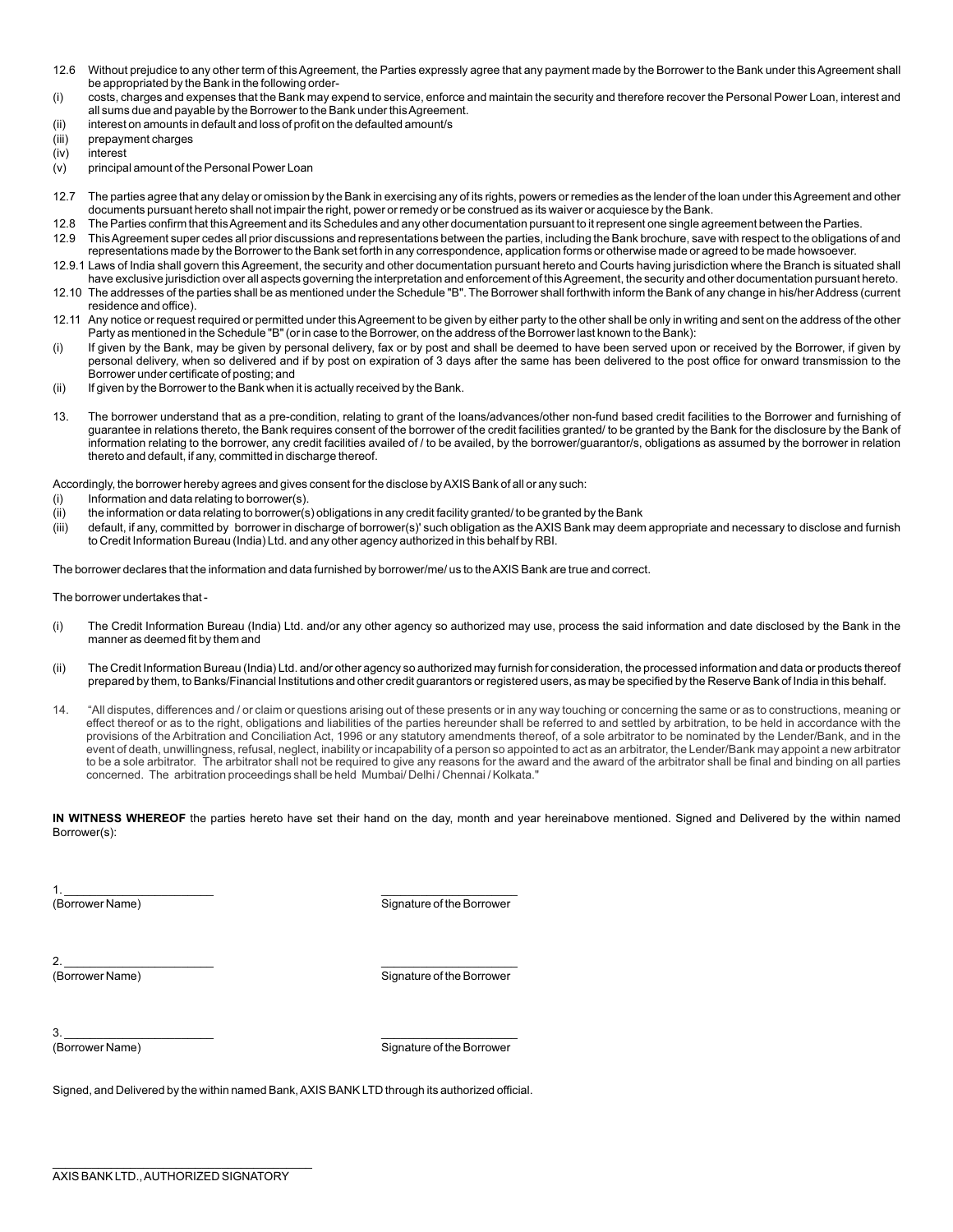# **SCHEDULE - "A"**

| Sr. No. | Name of Director (s) / Senior Officer(s) | Designation | Designation |
|---------|------------------------------------------|-------------|-------------|
| 1.      |                                          |             |             |
| 2.      |                                          |             |             |
| 3.      |                                          |             |             |
| 4.      |                                          |             |             |
| 5.      |                                          |             |             |
| $6. \,$ |                                          |             |             |
| 7.      |                                          |             |             |
| 8.      |                                          |             |             |
| $9. \,$ |                                          |             |             |
| 10.     |                                          |             |             |
| 11.     |                                          |             |             |
| 12.     |                                          |             |             |
| 13.     |                                          |             |             |
| 14.     |                                          |             |             |
| 15.     |                                          |             |             |
| 16.     |                                          |             |             |
| 17.     |                                          |             |             |
| 18.     |                                          |             |             |
| 19.     |                                          |             |             |
| 20.     |                                          |             |             |
| 21.     |                                          |             |             |
| 22.     |                                          |             |             |
| 23.     |                                          |             |             |
| 24.     |                                          |             |             |
| 25.     |                                          |             |             |
| 26.     |                                          |             |             |
| 27.     |                                          |             |             |
| 28.     |                                          |             |             |
| 29.     |                                          |             |             |
| 30.     |                                          |             |             |
| 31.     |                                          |             |             |
| 32.     |                                          |             |             |
| 33.     |                                          |             |             |
| 34.     |                                          |             |             |
| 35.     |                                          |             |             |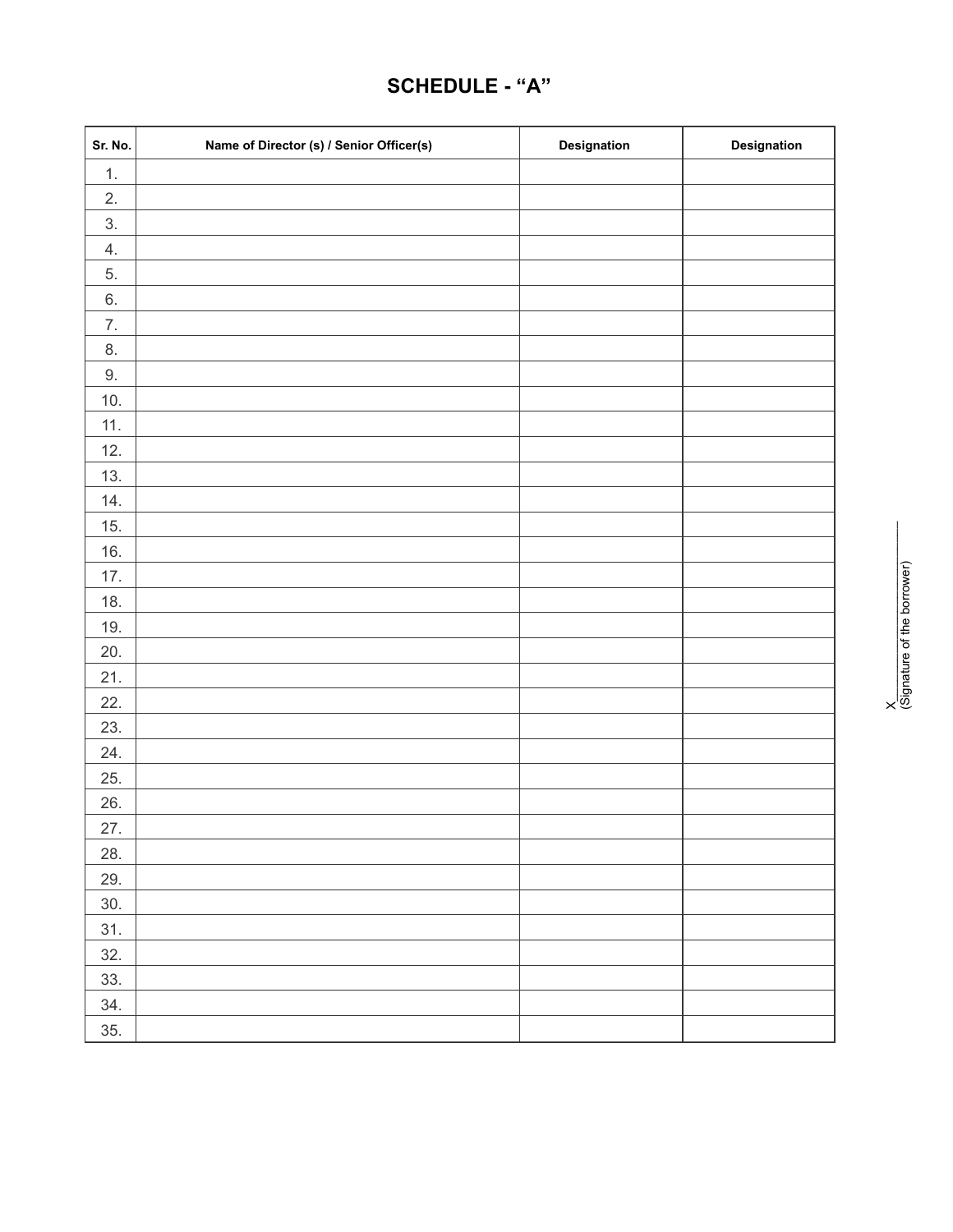| <b>SCHEDULE "B"- PERSONAL POWER LOAN AGREEMENT</b>                                                                                                                                                                                                                                                              |                                                                                                                           |                                                                 |                                      |                        |
|-----------------------------------------------------------------------------------------------------------------------------------------------------------------------------------------------------------------------------------------------------------------------------------------------------------------|---------------------------------------------------------------------------------------------------------------------------|-----------------------------------------------------------------|--------------------------------------|------------------------|
| Branch:<br><b>Branch Address:</b>                                                                                                                                                                                                                                                                               |                                                                                                                           | Place:                                                          |                                      | Date:                  |
| Applicant                                                                                                                                                                                                                                                                                                       | First Name:                                                                                                               | Father's/ Husbands/ Middle Name:                                |                                      | Surname / Family Name: |
|                                                                                                                                                                                                                                                                                                                 | Residence Adress:                                                                                                         | Office Adress:                                                  |                                      |                        |
|                                                                                                                                                                                                                                                                                                                 | Telephone Number:<br>E-Mail Address:                                                                                      |                                                                 | Telephone Number:<br>E-Mail Address: |                        |
| Co-applicant/<br>Guarantor                                                                                                                                                                                                                                                                                      | First Name:                                                                                                               | Surname / Family Name:<br>Father's/Husbands/Middle Name:        |                                      |                        |
|                                                                                                                                                                                                                                                                                                                 | Residence Adress:                                                                                                         |                                                                 | Office Adress:                       |                        |
|                                                                                                                                                                                                                                                                                                                 | Telephone Number:<br>E-Mail Address:                                                                                      |                                                                 | Telephone Number:<br>E-Mail Address: |                        |
| Facility                                                                                                                                                                                                                                                                                                        |                                                                                                                           | Personal Loan under the Banks Personal Power Scheme             |                                      |                        |
| <b>Facility Amount</b>                                                                                                                                                                                                                                                                                          | Rupees: (In figures)<br>Rupees: (In words)                                                                                |                                                                 |                                      |                        |
| Number of Installments                                                                                                                                                                                                                                                                                          | installments                                                                                                              |                                                                 |                                      |                        |
| <b>Interest Rate</b>                                                                                                                                                                                                                                                                                            | % p.a                                                                                                                     |                                                                 |                                      |                        |
| Processing Fee                                                                                                                                                                                                                                                                                                  | Rs.                                                                                                                       | + service tax as applicable                                     |                                      |                        |
| Periodicity of Interest                                                                                                                                                                                                                                                                                         | Monthly                                                                                                                   |                                                                 |                                      |                        |
| Compounding<br><b>Repayment Terms</b>                                                                                                                                                                                                                                                                           | Repayable according to the tenor by Equated Monthly Installment (EMI) as stated below                                     |                                                                 |                                      |                        |
| <b>Equated Monthly Installment</b>                                                                                                                                                                                                                                                                              | Rupees: (In figures)                                                                                                      |                                                                 |                                      |                        |
| (EMI)                                                                                                                                                                                                                                                                                                           | Rupees: (In words)                                                                                                        |                                                                 |                                      |                        |
| <b>EMI Payment</b>                                                                                                                                                                                                                                                                                              | Monthly                                                                                                                   |                                                                 |                                      |                        |
|                                                                                                                                                                                                                                                                                                                 | of every month commencing from                                                                                            |                                                                 |                                      |                        |
|                                                                                                                                                                                                                                                                                                                 | By direct payment/s as follows :                                                                                          |                                                                 |                                      |                        |
|                                                                                                                                                                                                                                                                                                                 |                                                                                                                           |                                                                 |                                      |                        |
| Disbursement details                                                                                                                                                                                                                                                                                            |                                                                                                                           |                                                                 |                                      |                        |
|                                                                                                                                                                                                                                                                                                                 |                                                                                                                           |                                                                 |                                      |                        |
|                                                                                                                                                                                                                                                                                                                 |                                                                                                                           |                                                                 |                                      |                        |
| Security details (if applicable)                                                                                                                                                                                                                                                                                |                                                                                                                           |                                                                 |                                      |                        |
| Prepayment charges                                                                                                                                                                                                                                                                                              |                                                                                                                           | % of capital / principal outstanding + sevice tax as applicable |                                      |                        |
| Repayment instruction /<br>Instrument return charges                                                                                                                                                                                                                                                            | Rs. 500/- per instance of dishonour of cheque Standing instruction / ECS debit instruction + service tax as<br>applicable |                                                                 |                                      |                        |
| Swap charges<br>(Cheque/Instrument)                                                                                                                                                                                                                                                                             | Rs. 500/- per occasion of swapping of the PDCs/ECS mandate/Standing instructions mandate + service tax<br>applicable      |                                                                 |                                      |                        |
| Default Interest Rate                                                                                                                                                                                                                                                                                           | @ 24% per annum i.e. 2 % per month on the overdue installment                                                             |                                                                 |                                      |                        |
| Duplicate statement issuance<br>Rs. 250/- per instance per set + service tax as applicable.<br>charges                                                                                                                                                                                                          |                                                                                                                           |                                                                 |                                      |                        |
| <b>Duplicate Amortisation schedule</b><br>issuance charges                                                                                                                                                                                                                                                      | Rs. 250/- per instance per set + service tax as applicable.                                                               |                                                                 |                                      |                        |
| Duplicate Interest Certificate<br>(Provisional / Actual) issuance<br>Charges                                                                                                                                                                                                                                    | Rs. 250/- per instance per set + service tax as applicable.                                                               |                                                                 |                                      |                        |
| CIBIL Report Issuance Charges                                                                                                                                                                                                                                                                                   | Rs. 50/- per instance per set + service tax as applicable.                                                                |                                                                 |                                      |                        |
| Charges for subsequent set of<br>Photocopy of loan<br>agreement/documents where<br>requested by Borrower                                                                                                                                                                                                        | Rs. 250/- per instance per set + service tax as applicable.                                                               |                                                                 |                                      |                        |
| <b>Stamp Duty Charges</b>                                                                                                                                                                                                                                                                                       | As per State Stamp Act                                                                                                    |                                                                 |                                      |                        |
| Not withstanding anything mentioned above, Axis Bank can add, delete, modify all or any of the above aforesaid terms & conditions without any reference<br>to the borrowers.<br>Signed & Delivered by the within named borrower/s, this schedule to Personal Power Loan agreement on the hereinabove mentioned. |                                                                                                                           |                                                                 |                                      |                        |
| Signature<br>Borrower / s<br>Name                                                                                                                                                                                                                                                                               |                                                                                                                           |                                                                 |                                      |                        |
| Applicant                                                                                                                                                                                                                                                                                                       |                                                                                                                           |                                                                 |                                      |                        |
| Co-applicant                                                                                                                                                                                                                                                                                                    |                                                                                                                           |                                                                 |                                      |                        |
| Guarantor                                                                                                                                                                                                                                                                                                       |                                                                                                                           |                                                                 |                                      |                        |
| Signed & Delivered on behalf of AXIS BANK Ltd.                                                                                                                                                                                                                                                                  |                                                                                                                           |                                                                 |                                      |                        |
| Name:                                                                                                                                                                                                                                                                                                           |                                                                                                                           | Signature:                                                      |                                      |                        |

 $\overline{\phantom{a}}$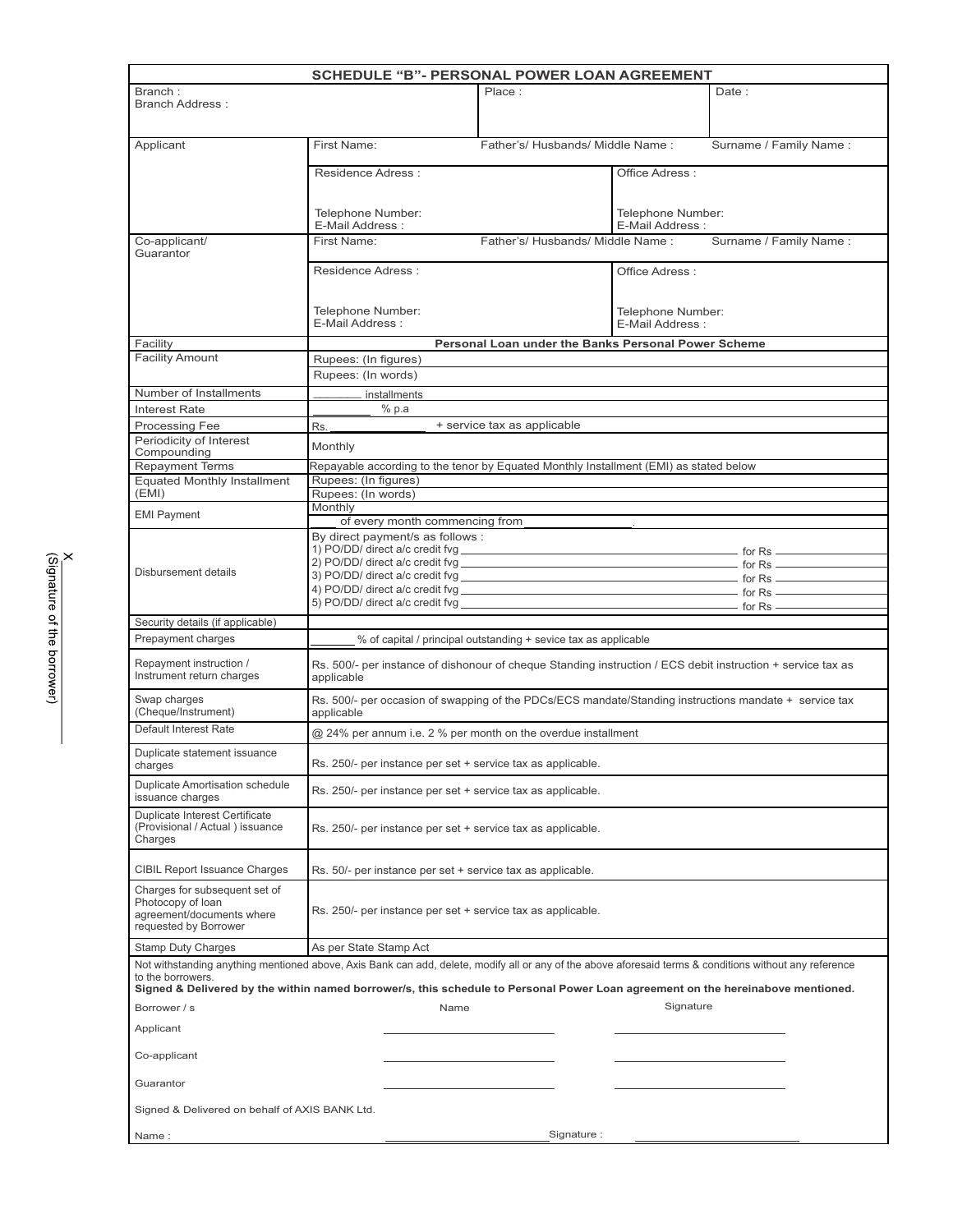### **DEMAND PROMISSORY NOTE**

| Rs                                                                                                                              |                                      |                                                                                                                                                                                                                                                                                                                                              |                                                                                                                                                                                                                                                                                                                                                                                                                                                                                                                                                                                                                                    |  |
|---------------------------------------------------------------------------------------------------------------------------------|--------------------------------------|----------------------------------------------------------------------------------------------------------------------------------------------------------------------------------------------------------------------------------------------------------------------------------------------------------------------------------------------|------------------------------------------------------------------------------------------------------------------------------------------------------------------------------------------------------------------------------------------------------------------------------------------------------------------------------------------------------------------------------------------------------------------------------------------------------------------------------------------------------------------------------------------------------------------------------------------------------------------------------------|--|
|                                                                                                                                 |                                      |                                                                                                                                                                                                                                                                                                                                              |                                                                                                                                                                                                                                                                                                                                                                                                                                                                                                                                                                                                                                    |  |
|                                                                                                                                 |                                      |                                                                                                                                                                                                                                                                                                                                              |                                                                                                                                                                                                                                                                                                                                                                                                                                                                                                                                                                                                                                    |  |
|                                                                                                                                 |                                      |                                                                                                                                                                                                                                                                                                                                              | from the date hereof, at  percent per annum or such other rate the Bank may fix from time to time, compounding and payable with                                                                                                                                                                                                                                                                                                                                                                                                                                                                                                    |  |
| daily/monthly/ quarterly rests, for value received.                                                                             |                                      |                                                                                                                                                                                                                                                                                                                                              |                                                                                                                                                                                                                                                                                                                                                                                                                                                                                                                                                                                                                                    |  |
|                                                                                                                                 |                                      | $X$ $\qquad \qquad$ $\qquad \qquad$ $\qquad$ $\qquad$ $\qquad$ $\qquad$ $\qquad$ $\qquad$ $\qquad$ $\qquad$ $\qquad$ $\qquad$ $\qquad$ $\qquad$ $\qquad$ $\qquad$ $\qquad$ $\qquad$ $\qquad$ $\qquad$ $\qquad$ $\qquad$ $\qquad$ $\qquad$ $\qquad$ $\qquad$ $\qquad$ $\qquad$ $\qquad$ $\qquad$ $\qquad$ $\qquad$ $\qquad$ $\qquad$ $\qquad$ |                                                                                                                                                                                                                                                                                                                                                                                                                                                                                                                                                                                                                                    |  |
| <b>Borrower</b>                                                                                                                 |                                      |                                                                                                                                                                                                                                                                                                                                              |                                                                                                                                                                                                                                                                                                                                                                                                                                                                                                                                                                                                                                    |  |
|                                                                                                                                 |                                      |                                                                                                                                                                                                                                                                                                                                              |                                                                                                                                                                                                                                                                                                                                                                                                                                                                                                                                                                                                                                    |  |
|                                                                                                                                 |                                      |                                                                                                                                                                                                                                                                                                                                              | Stamp                                                                                                                                                                                                                                                                                                                                                                                                                                                                                                                                                                                                                              |  |
|                                                                                                                                 |                                      |                                                                                                                                                                                                                                                                                                                                              |                                                                                                                                                                                                                                                                                                                                                                                                                                                                                                                                                                                                                                    |  |
|                                                                                                                                 |                                      |                                                                                                                                                                                                                                                                                                                                              | The borrower has to sign across the revenue stamp & DP note.                                                                                                                                                                                                                                                                                                                                                                                                                                                                                                                                                                       |  |
|                                                                                                                                 | D.P. Note Delivery cum Waiver Letter |                                                                                                                                                                                                                                                                                                                                              |                                                                                                                                                                                                                                                                                                                                                                                                                                                                                                                                                                                                                                    |  |
| To:                                                                                                                             |                                      |                                                                                                                                                                                                                                                                                                                                              |                                                                                                                                                                                                                                                                                                                                                                                                                                                                                                                                                                                                                                    |  |
| AXIS Bank Ltd.                                                                                                                  |                                      |                                                                                                                                                                                                                                                                                                                                              |                                                                                                                                                                                                                                                                                                                                                                                                                                                                                                                                                                                                                                    |  |
|                                                                                                                                 |                                      |                                                                                                                                                                                                                                                                                                                                              |                                                                                                                                                                                                                                                                                                                                                                                                                                                                                                                                                                                                                                    |  |
| Dear Sir,                                                                                                                       |                                      |                                                                                                                                                                                                                                                                                                                                              |                                                                                                                                                                                                                                                                                                                                                                                                                                                                                                                                                                                                                                    |  |
| Please take delivery of the accompanying DEMAND PROMMISORY NOTE dated                                                           |                                      |                                                                                                                                                                                                                                                                                                                                              | for Rs.                                                                                                                                                                                                                                                                                                                                                                                                                                                                                                                                                                                                                            |  |
|                                                                                                                                 |                                      |                                                                                                                                                                                                                                                                                                                                              | (Rupees <b>Contract and Contract and Contract and Contract and Contract and Contract and Contract and Contract and Contract and Contract and Contract and Contract and Contract and Contract and Contract and Contract and Contr</b>                                                                                                                                                                                                                                                                                                                                                                                               |  |
| on demand by me/us the AXIS Bank Ltd. is at liberty to give time for payment to me/us without discharging me/us from liability. |                                      |                                                                                                                                                                                                                                                                                                                                              | I/We do hereby also waive my/our rights of the presentment of the aforesaid Demand Promissory Note. We further request you to note that we<br>dispense with a notice of dishonour in terms of Section 98(a) of the Negotiable Instruments Act, 1881, and that in the event of payment not being made                                                                                                                                                                                                                                                                                                                               |  |
| balance of the said account(s) may be at credit.                                                                                |                                      |                                                                                                                                                                                                                                                                                                                                              | The said Demand Promissory Note shall operate as a continuing security to you to be enforceable for the repayment of the ultimate balance or all sums<br>remaining unpaid under the said Cash Credit / Overdraft / Packing Credit / Loan facility (ies) now or hereafter; and I/We are to remain liable on the said<br>Demand Promissory Note notwithstanding the fact that by payment made into the account of the Cash Credit / Overdraft / Packing Credit / Loan from<br>time to time, the said Cash Credit / Overdraft/ Packing Credit / Loan facility (ies) may from time to time be reduced or extinguished or even that the |  |
|                                                                                                                                 |                                      |                                                                                                                                                                                                                                                                                                                                              |                                                                                                                                                                                                                                                                                                                                                                                                                                                                                                                                                                                                                                    |  |

**Borrower** 

. . . . . . . . . . . . . . . . . . .

Place.

Date  $\overline{\phantom{a}}$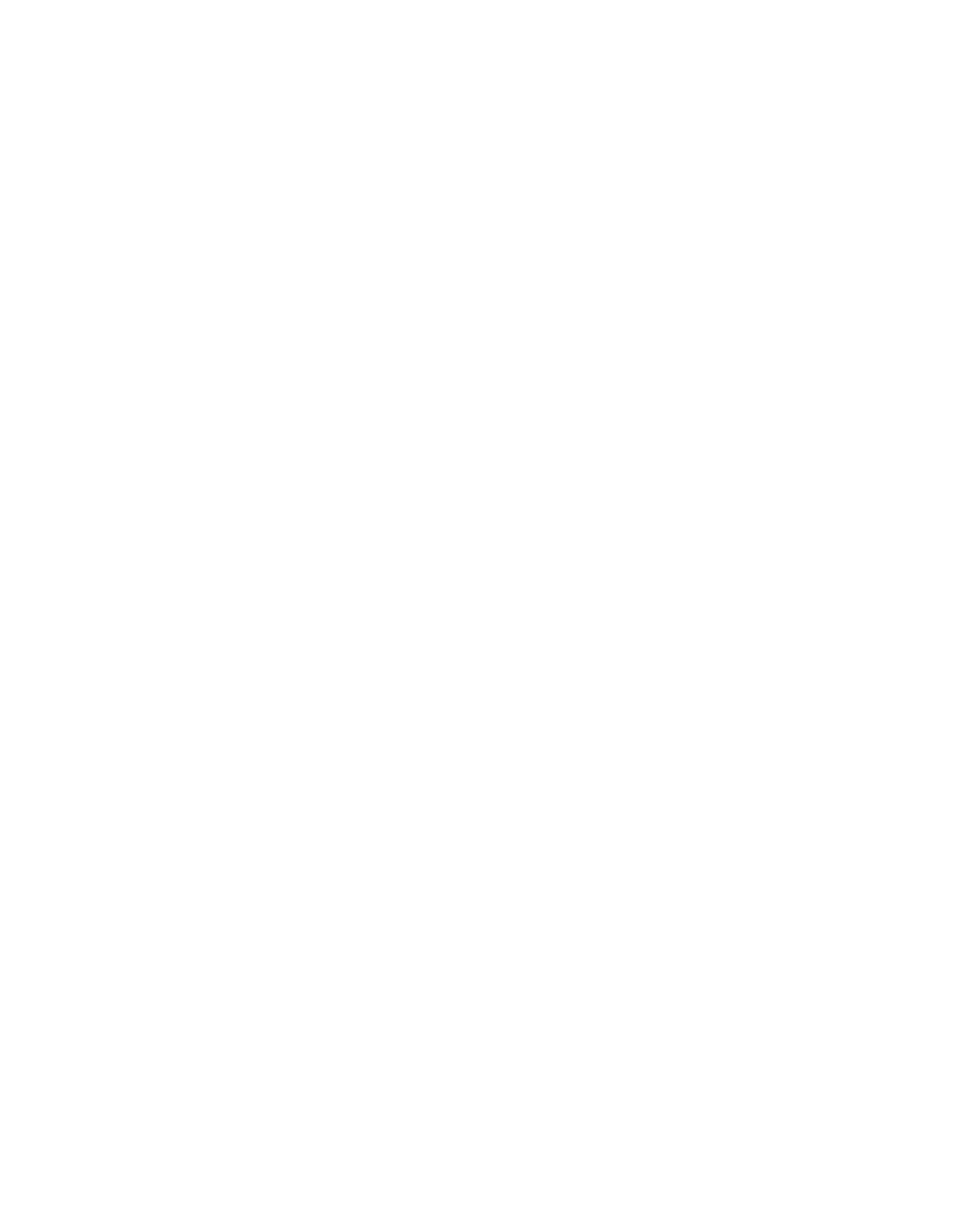## **STANDING INSTRUCTION**

| From:                                                                          |  |
|--------------------------------------------------------------------------------|--|
| To:                                                                            |  |
| The Branch Head,<br>AXIS Bank Ltd.                                             |  |
| Ref: Execution of Standing Instruction                                         |  |
| Dear Sir,                                                                      |  |
|                                                                                |  |
| $\blacksquare$ ) sanctioned to me by Retail Asset Sales Center, $\blacksquare$ |  |
|                                                                                |  |
|                                                                                |  |
| being the monthly EMI due to you.<br>This instruction is irrevocable.          |  |
| Yours Truly,                                                                   |  |
| <b>Borrower Name</b>                                                           |  |
|                                                                                |  |
|                                                                                |  |

Borrower Signature

X

X